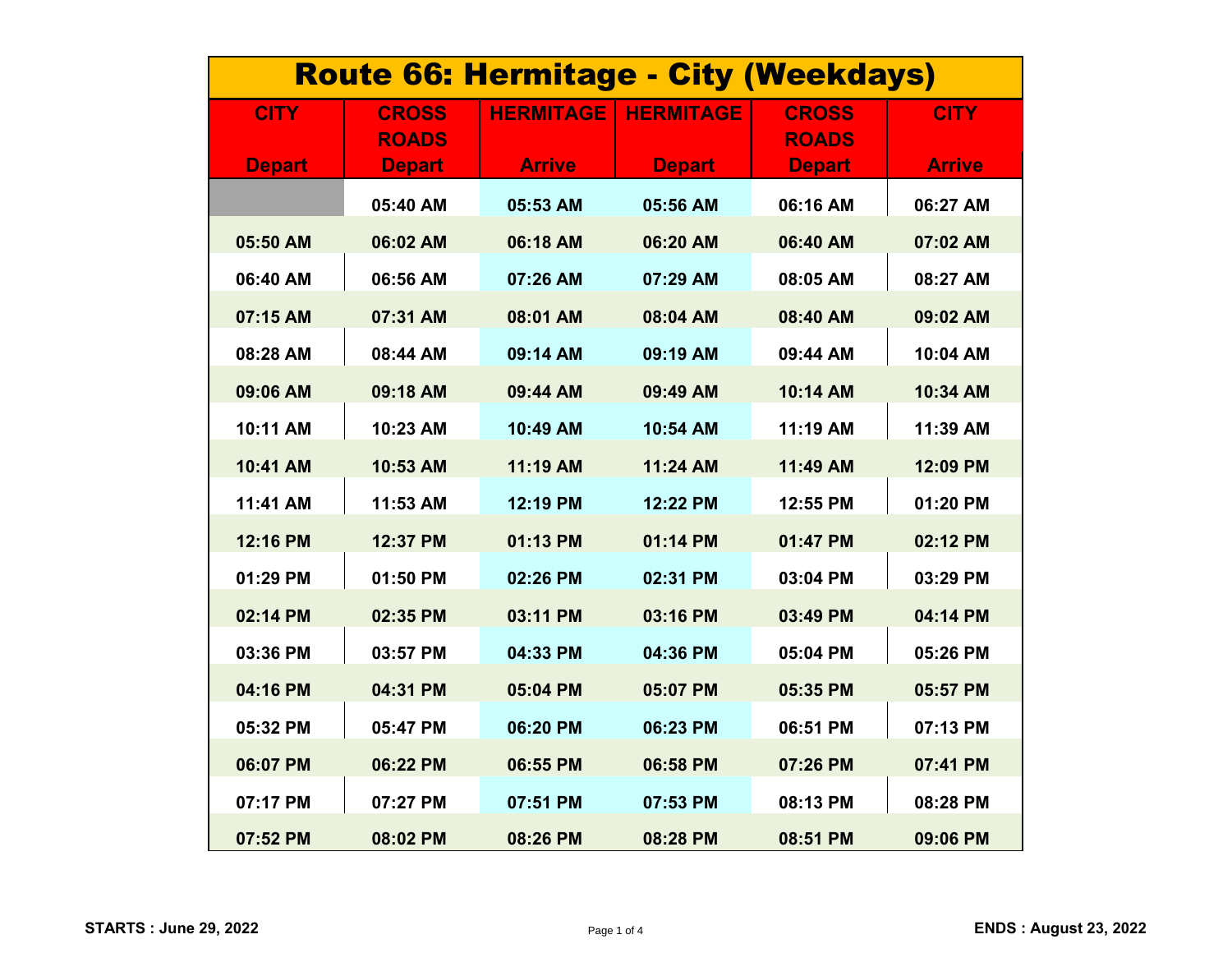| Route 66: Hermitage - City (Saturdays) |               |                  |                  |               |               |
|----------------------------------------|---------------|------------------|------------------|---------------|---------------|
| <b>CITY</b>                            | <b>CROSS</b>  | <b>HERMITAGE</b> | <b>HERMITAGE</b> | <b>CROSS</b>  | <b>CITY</b>   |
|                                        | <b>ROADS</b>  |                  |                  | <b>ROADS</b>  |               |
| <b>Depart</b>                          | <b>Depart</b> | <b>Arrive</b>    | <b>Depart</b>    | <b>Depart</b> | <b>Arrive</b> |
|                                        |               |                  | 05:40 AM         | 05:57 AM      | 06:07 AM      |
|                                        |               |                  | 06:10 AM         | 06:27 AM      | 06:37 AM      |
| 06:10 AM                               | 06:21 AM      | 06:40 AM         | 06:43 AM         | 07:06 AM      | 07:18 AM      |
| 06:45 AM                               | 06:56 AM      | 07:21 AM         | 07:24 AM         | 07:47 AM      | 07:59 AM      |
| 07:23 AM                               | 07:34 AM      | 07:59 AM         | 08:02 AM         | 08:25 AM      | 08:37 AM      |
| 08:03 AM                               | 08:14 AM      | 08:39 AM         | 08:42 AM         | 09:05 AM      | 09:22 AM      |
| 08:43 AM                               | 08:54 AM      | 09:19 AM         | 09:22 AM         | 09:46 AM      | 10:03 AM      |
| 09:27 AM                               | 09:43 AM      | 10:10 AM         | 10:13 AM         | 10:37 AM      | 10:54 AM      |
| 10:11 AM                               | 10:27 AM      | 10:54 AM         | 10:57 AM         | 11:21 AM      | 11:38 AM      |
| 10:57 AM                               | 11:13 AM      | 11:40 AM         | 11:43 AM         | 12:07 PM      | 12:25 PM      |
| 11:43 AM                               | 11:59 AM      | 12:26 PM         | 12:29 PM         | 12:52 PM      | 01:10 PM      |
| 12:29 PM                               | 12:52 PM      | 01:16 PM         | 01:19 PM         | 01:42 PM      | 02:00 PM      |
| 01:15 PM                               | 01:38 PM      | 02:02 PM         | 02:05 PM         | 02:28 PM      | 02:46 PM      |
| 02:03 PM                               | 02:26 PM      | 02:50 PM         | 02:53 PM         | 03:16 PM      | 03:34 PM      |
| 02:51 PM                               | 03:14 PM      | 03:38 PM         | 03:41 PM         | 04:04 PM      | 04:21 PM      |
| 03:39 PM                               | 04:02 PM      | 04:27 PM         | 04:30 PM         | 04:56 PM      | 05:13 PM      |
| 04:27 PM                               | 04:43 PM      | 05:08 PM         | 05:11 PM         | 05:37 PM      | 05:54 PM      |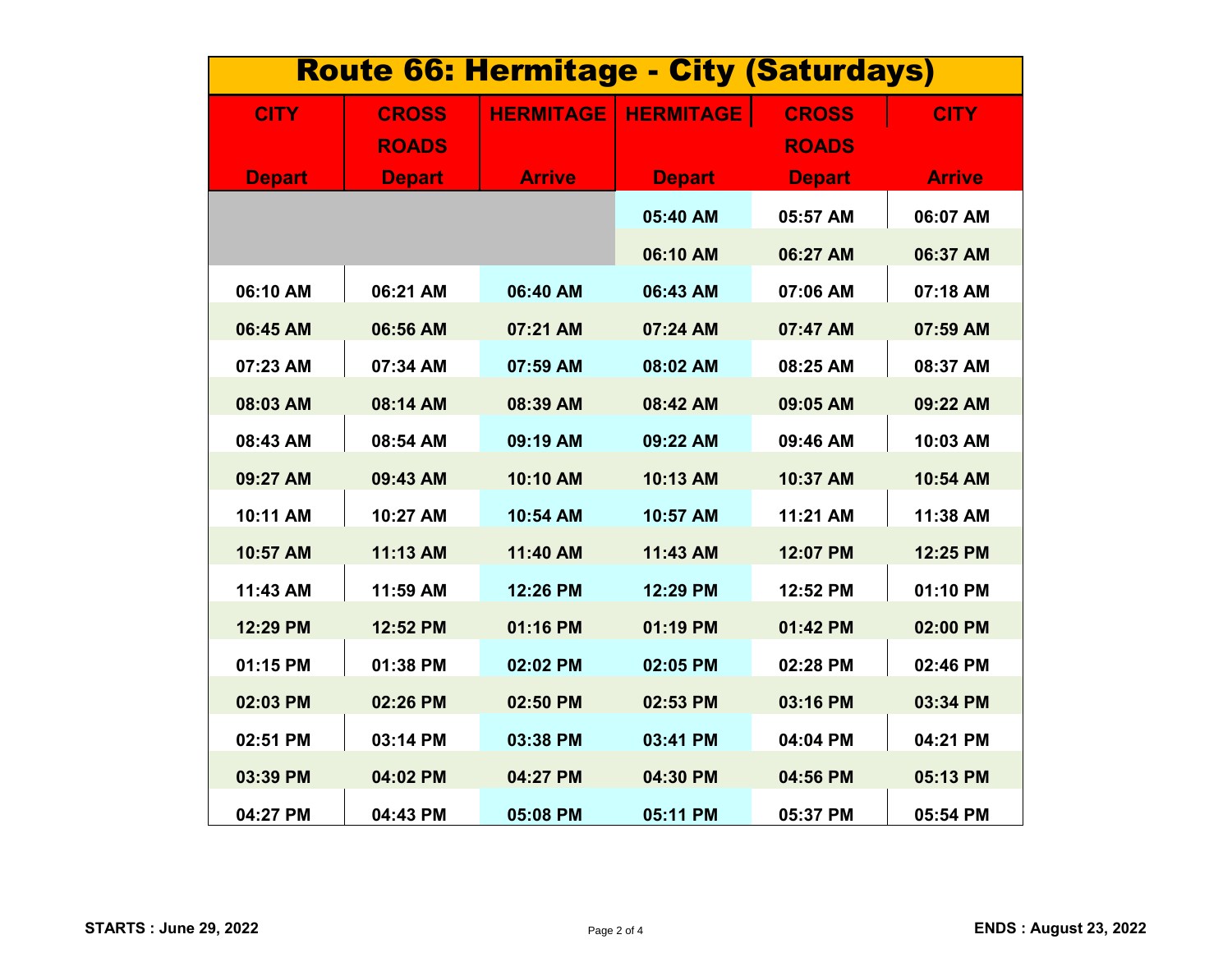| 05:15 PM                                    | 05:31 PM      | 05:56 PM         | 06:04 PM         | 06:30 PM      | 06:47 PM      |  |
|---------------------------------------------|---------------|------------------|------------------|---------------|---------------|--|
| 06:06 PM                                    | 06:22 PM      | 06:47 PM         | 06:55 PM         | 07:21 PM      | 07:38 PM      |  |
| 06:57 PM                                    | 07:13 PM      | 07:38 PM         | 07:46 PM         | 08:12 PM      | 08:24 PM      |  |
| 07:48 PM                                    | 08:04 PM      | 08:24 PM         | 08:32 PM         | 08:48 PM      | 09:00 PM      |  |
| 08:28 PM                                    | 08:38 PM      | 08:58 PM         | 09:00 PM         | 09:16 PM      | 09:28 PM      |  |
| <b>Route 66: Hermitage - City (Sundays)</b> |               |                  |                  |               |               |  |
| <b>CITY</b>                                 | <b>CROSS</b>  | <b>HERMITAGE</b> | <b>HERMITAGE</b> | <b>CROSS</b>  | <b>CITY</b>   |  |
|                                             | <b>ROADS</b>  |                  |                  | <b>ROADS</b>  |               |  |
| <b>Depart</b>                               | <b>Depart</b> | <b>Arrive</b>    | <b>Depart</b>    | <b>Depart</b> | <b>Arrive</b> |  |
| 07:20 AM                                    | 07:33 AM      | 07:51 AM         | 08:01 AM         | 08:22 AM      | 08:34 AM      |  |
| 08:45 AM                                    | 08:58 AM      | 09:16 AM         | 09:26 AM         | 09:47 AM      | 09:59 AM      |  |
| 10:10 AM                                    | 10:23 AM      | 10:41 AM         | 10:51 AM         | 11:12 AM      | 11:24 AM      |  |
| 11:35 AM                                    | 11:48 AM      | 12:06 PM         | 12:16 PM         | 12:37 PM      | 12:49 PM      |  |
| 01:00 PM                                    | 01:13 PM      | 01:31 PM         | 01:41 PM         | 02:02 PM      | 02:14 PM      |  |
| 02:25 PM                                    | 02:38 PM      | 02:56 PM         | 03:06 PM         | 03:27 PM      | 03:39 PM      |  |
| 03:50 PM                                    | 04:03 PM      | 04:21 PM         | 04:31 PM         | 04:52 PM      | 05:04 PM      |  |
| 05:15 PM                                    | 05:28 PM      | 05:46 PM         | 05:56 PM         | 06:17 PM      | 06:29 PM      |  |
| 06:40 PM                                    | 06:53 PM      | 07:11 PM         | 07:21 PM         | 07:41 PM      | 07:53 PM      |  |
| 08:05 PM                                    | 08:17 PM      | 08:33 PM         | 08:38 PM         | 08:58 PM      | 09:10 PM      |  |